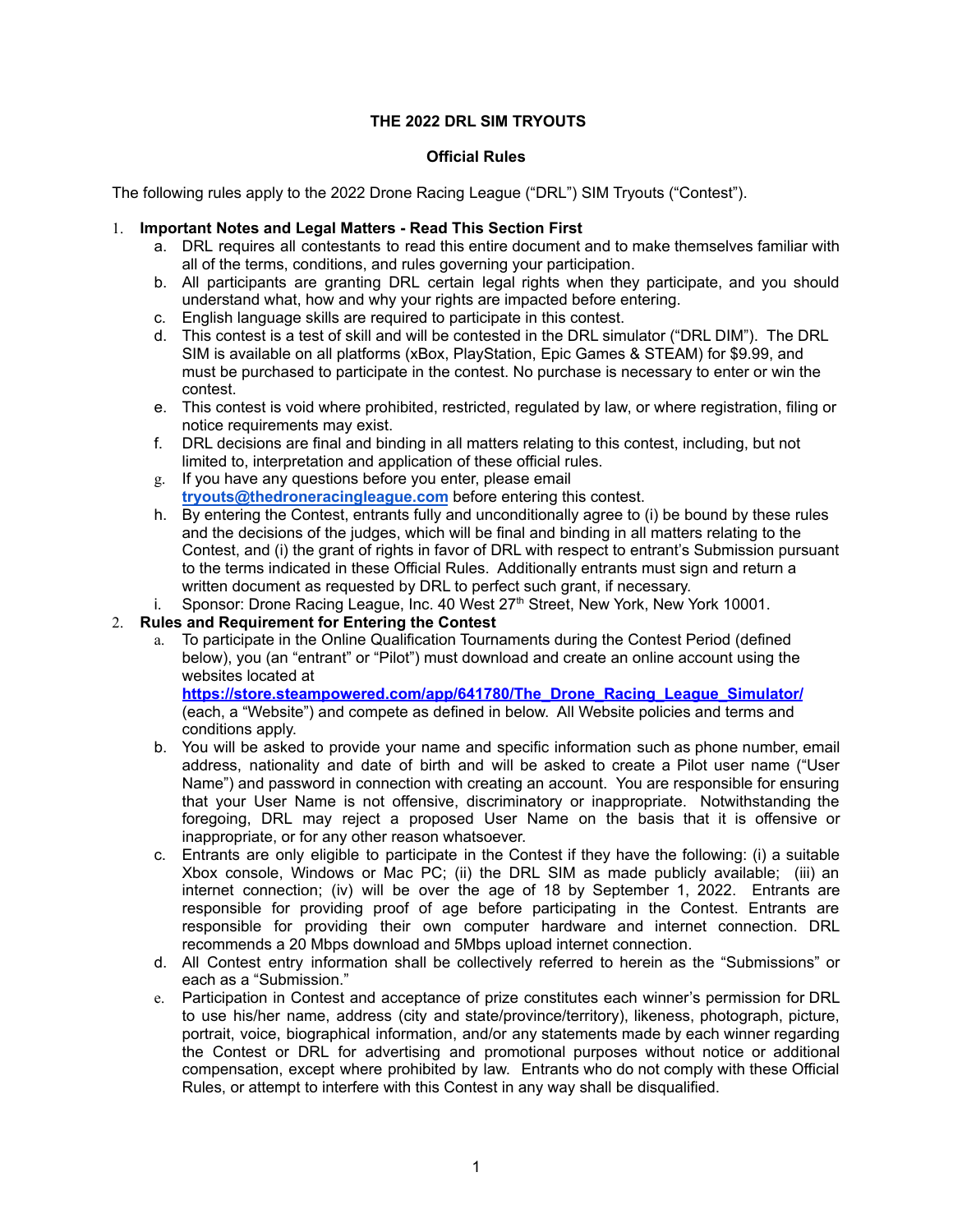- f. Entrants acknowledge and agree that their participation in this Contest are not and do not create any confidential, fiduciary, employment, agency or other special relationship between entrant and DRL.
- g. DRL is not responsible if Contest cannot take place or if any prize cannot be awarded or enjoyed due to travel cancellations, pandemics, delays or interruptions due to acts of God, acts of war, natural disasters, weather, COVID-19 or other pandemic, or acts of terrorism.

### 3. **Contest Entry Start/End Dates**

a. This Contest begins at **10:00am ET** on **June 13, 2022** and ends at **12:00pm ET on June 28, 2022**.

# 4. **Eligibility to Participate in the Contest**

- a. This Contest may be entered in or from the United States of America and most non-US jurisdictions that do not prohibit the operation of the Contest (the "Eligible Jurisdictions'').
- b. This contest is void outside of the Eligible Jurisdictions and where prohibited, taxed or restricted by law.
- c. Entries originating from any other jurisdiction are not eligible for entry.
- d. All judging and winner selection shall take place in the United States of America. If you have any questions about your eligibility, please contact us at tryouts@thedroneracingleague.com
- e. Participation is open only to legal residents of (i.e. entrants who have a registered address in) the Eligible Jurisdictions, who are at least eighteen (18) years of age by September 1, 2022.
- f. Employees, officers and directors of Drone Racing League, Inc. ("DRL"), STEAM, and its parent company, subsidiaries, affiliates, partners, advertising and promotion agencies, manufacturers or distributors of promotion materials, content providers, producers and distributors of content and their immediate families (parents, children, siblings, spouse) or members of the same household (whether related or not) of such employees, officers and directors are not eligible to enter. You are not authorized to participate in the Contest if you are not located within the Eligible Jurisdictions. All applicable federal, state, provincial and local laws and regulations apply.

### 5. **How to Compete in the Contest**

- a. If you meet the Eligibility requirements in these Official Rules you must race in the Online Qualification Tournament hosted on the DRL Simulator (each, a "Race"). Each Race will test your skill on the DRL Simulator using the stock Racer4 drone provided without any performance modifications in the SIM.
- b. Entrants may attempt to obtain a qualifying multiple times during the Contest Period (defined below).
	- i. However, an entrant should only enter the Contest using a single email address. Multiple entries are not permitted using different email addresses.
	- ii. Any attempt by any entrant to obtain more than one entry by using multiple/different email accounts, identities, registrations and logins, or any other methods will void that entrant's entries and that entrant may be disqualified.
	- iii. The use of any automated system or any other form of assistance to participate is prohibited and will result in disqualification. In the event of a dispute as to any email account, the authorized account holder of the email address used to register on the platform or for the account will be deemed to be the entrant.
	- iv. The "authorized account holder" is the natural person assigned an email address by an Internet access provider, online service provider or other organization responsible for assigning email addresses for the domain associated with the submitted address. Each potential winner may be required to show proof of being the authorized account holder.
- c. The Qualifier race circuit will be released on Monday, June 13, 2022 at 10am ET. This circuit will be open until Tuesday, June 28th until 12:00pm ET ("Contest Period"). To qualify for the next round, you must complete the Qualifier race circuit during the Contest Period and post a completion time that places you in the top 24 racers. After the Contest Period, the Qualifying race circuit will close and the top 24 fastest SIM Pilots to complete the Qualifying race track will advance to the Quarter Finals on Thursday, June 30, 2022.
- d. DRL will maintain overall leaderboards (each, a "Leaderboard") composed of the eligible entrants who have the lowest race times ("Race Times"). All Race Times on the Leaderboard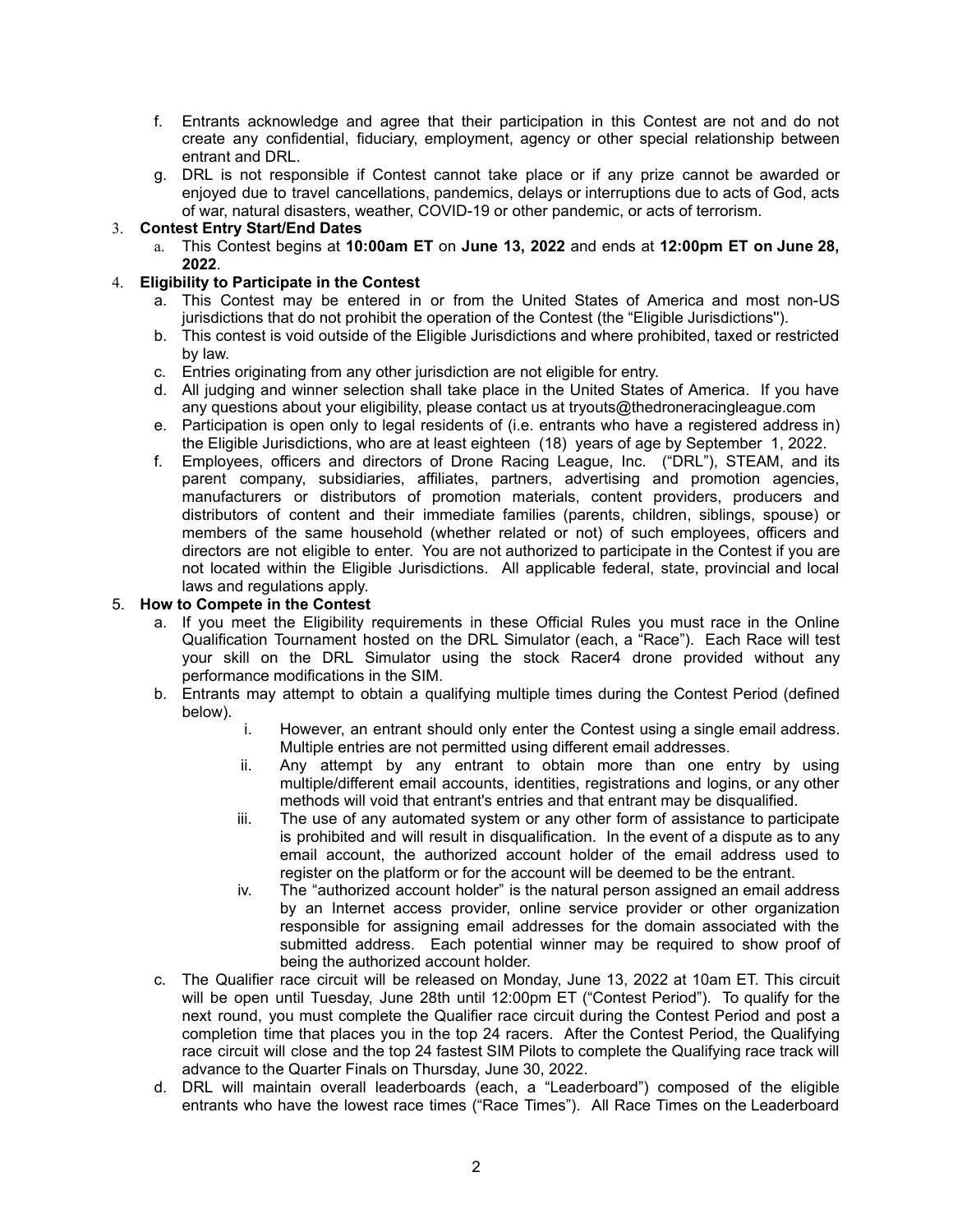are subject to DRL's verification. As part of the verification process, DRL may require that an entrant sign and return (within the time frame designated by DRL) a declaration or other documentation attesting to compliance with these Official Rules.

- e. The winner of each Race, subject to verification and compliance with these Official Rules (each, a "Finalist") will be eligible to compete in Quarter Finals, Semifinals, and Finals for the opportunity to enter into a DRL Pilot Agreement with DRL as detailed further below. DRL's clock shall be the official time-keeper in all decisions and determinations.
- f. On or about the time of the conclusion of each Race or heat, all eligible entrants will be scored by DRL or a representative of DRL according to a time-based racing metric, i.e., the fastest times completing the designated race course.
- g. In the event there is a tie between eligible entrants who have the same Race Time verified by DRL, the tie will be broken based on cumulative time.
- h. All judging and winner determination will take place exclusively in the United States Of America.
- i. The Race dates are:
	- i. Race 1: Qualifying
	- Begins: Monday, June 13, 2022 @ 10:00am Eastern Standard Time ("ET")
	- Ends: Tuesday, June 28th  $\omega$  12:00 pm ET
	- ii. Race 2: Qualifying/Time Trials, Semifinals, and Finals
	- June 30 @ 6:00pm Eastern Standard Time ("ET")
- j. The verified twenty-four (24) Quarter Finalists will then participate in the SIM Online Tournament, currently scheduled for Thursday, June 30, 2022 at 6:00pm Eastern Standard Time ("ET"). During the tournament, the Quarter Finalists will participate in qualifying time trials to complete the Semifinals & Finals rounds.
- k. The Quarter Finals round will consist of 24 players competing on track for the fastest time. Those who do not finish in the top 12 will not advance and will be eliminated from the Contest.
- l. The Semifinals will consist of 2 groups of 6 players with 3 heats and 1 sudden death in each group. The top 3 players from the two Semifinal groups will advance to the Finals. Those who do not finish in the top 3 of their group will not advance and will be eliminated from the Contest.
- m. The Finals will consist of 1 group of 6 players with 6 heats and 1 golden heat. The player who wins the golden heat will win the TryOuts. The Contest is played according to the native rules of the SIM as administered by DRL Race Officials.

# 6. **Prize for the Contest Winner**

- a. One (1) Grand Prize Winner will receive a DRL Pilot Contract opportunity. The Grand Prize is contingent on the Grand Prize Winner successfully executing an agreement with DRL in the form provided by DRL, including a publicity release and exclusivity provision, and signing any and all other agreements, waivers, releases, and/or documents required by DRL in DRL's sole discretion.
- b. If any potential Grand Prize Winner fails or refuses to sign and return all required documents within the prescribed time period following notification, the potential Grand Prize Winner may be disqualified and an alternate Grand Prize Winner may be selected. DRL reserves the right to decline to enter into a contract with an entrant whose participation, in the sole discretion of DRL, would be harmful or detrimental to DRL or its reputation.
- c. All potentially winning entrants must be verified by DRL to ensure eligibility prior to being declared a winner and/or receiving any prize.
- d. No other prizes will be awarded.
- e. Any and all taxes are the sole responsibility of the winner.

### 7. **Additional Important Terms and Conditions that Contestants Agree to by Participating in the Contest**

a. By entering, each entrant warrants and represents the following with respect to entrant's Submission: (a) entrant is the sole and exclusive owner of the Submission and entrant has all appropriate rights, powers and authority to grant DRL all licenses to the Submission as set forth herein; (b) the Submission will not infringe on any rights of any third parties; (c) to the extent possible under applicable law, no party can invoke any moral rights in relation to the Submissions that have not been duly waived; (e) the Submission and entrant's participation does not violate any local, state, provincial, national or foreign law; and (d) the Submission does not contain the confidential information of any third party, and to the extent it contains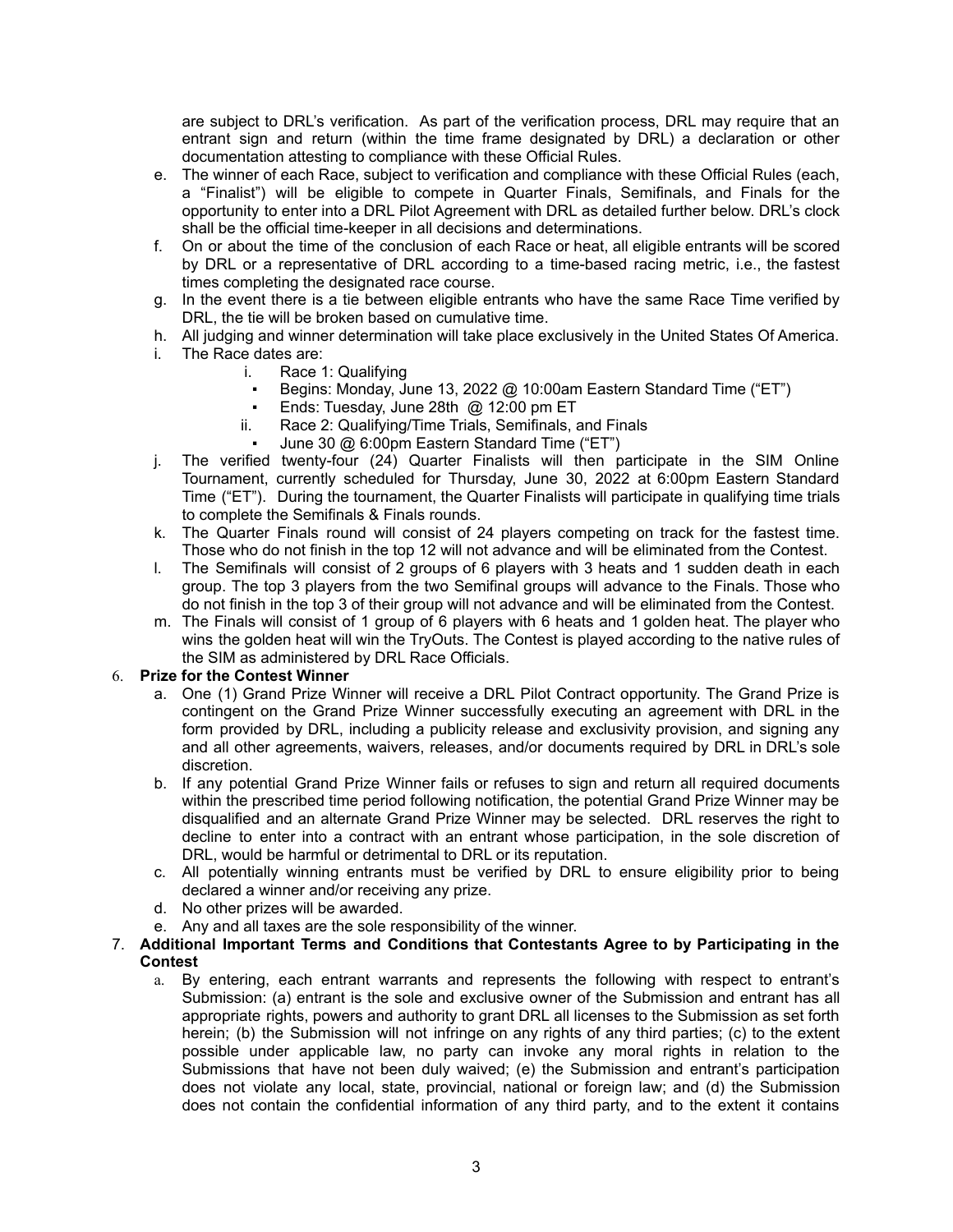entrant's confidential information, such information immediately becomes non-confidential the moment entrant submits the Submission to DRL.

- b. Providing a Submission constitutes the entrant's agreement that such Submission and any copyrights or trademarks therein, become the sole property of DRL and will not be returned. The Submission will be considered a "work made for hire" as such term is used and defined under applicable law. In the event that a Submission is not considered a "work made for hire," each entrant hereby assigns and agrees to assign all right, title and interest in and to their Submission including all copyrights therein, throughout the world, in perpetuity, to DRL.
- c. Accordingly, DRL shall have an irrevocable, perpetual (or for the duration of protection of the rights where perpetuity is void), right to use, reproduce, modify, publish, create derivative works from, and display such Submissions in whole or in part, on a worldwide basis, with or without identification of the entrant or any authors of the Submission, in whatever form and in whatever circumstances DRL sees fit, and to incorporate it into other works, in any form, media or technology now known or later developed (but for Spanish participants, in any medium known at the time when such rights were granted), for any purpose whatsoever, including for promotional or marketing purposes and consent to DRL doing (or omitting to do) any acts in respect of the entry which may otherwise constitute an infringement of the entrant's moral rights, to the fullest extent permitted by law.
- d. Entrants agree that entering the Contest may affect his/her legal rights, including, but not limited to, each entrant's ability to obtain patent rights, copyright registration, trade secret protection, or other intellectual property or proprietary rights with respect to the information disclosed in the Submission. Entrants agree that DRL has not induced any entrant to enter the Contest, and is not responsible or liable to any entrant for any loss of right suffered by any entrant for entering the Contest.
- e. Entrants must comply with the applicable laws, decrees, regulations and guidelines of their Eligible Jurisdiction, and DRL will have no obligation to change or modify any of these Official Rules or take any further action as a result of such laws, decrees, regulations or guidelines of any Eligible Jurisdiction, except as is otherwise provided in these Official Rules.
- f. By entering the Contest, entrants fully and unconditionally agree to be bound by these rules, and any and all terms and conditions, rules and agreements used in connection therewith, including but not limited to the DRL Privacy Policy, DRL's website Terms of Use, the DRL Tournament Rules and Terms and Conditions (all DRL policies may be updated from time to time and will be available at thedroneracingleague.com), any video game Platform Terms and Conditions, Terms of Use, Privacy Policies, and Account Rules, and any other rules and terms of use and conditions of DRL or its third party affiliates, licensees, partners, designees, assignees, including any Contest-related website in connection with the Contest. The decisions of the judges will be final and binding in all matters relating to the Contest. Entrants must comply with the applicable laws, decrees, regulations and guidelines of their Eligible Jurisdiction, and DRL will have no obligation to change or modify any of these Official Rules or take any further action as a result of such laws, decrees, regulations or guidelines of any Eligible Jurisdiction, except as is otherwise provided in these Official Rules.
- g. **Your Agreement to Release DRL From All Liability.** BY PARTICIPATING, TO THE EXTENT PERMITTED BY APPLICABLE LAW, AND SUBJECT TO THE NON-EXCLUDABLE GUARANTEES (DEFINED BELOW) ENTRANTS AND WINNERS AGREE TO RELEASE AND HOLD HARMLESS DRL, ITS PROMOTIONAL PARTNERS, STEAM, AND THEIR ADVERTISING AND PROMOTIONS AGENCIES, CONTENT PROVIDERS, PRODUCERS AND DISTRIBUTORS OF CONTENT AND EACH OF THEIR RESPECTIVE PARENT COMPANIES, SUBSIDIARIES, AFFILIATES, PARTNERS, REPRESENTATIVES, AGENTS, SUCCESSORS, ASSIGNS, EMPLOYEES, OFFICERS AND DIRECTORS (COLLECTIVELY, "RELEASED ENTITIES"), FROM ANY AND ALL LIABILITY, FOR LOSS, HARM, DAMAGE, INJURY, COST OR EXPENSE WHATSOEVER INCLUDING WITHOUT LIMITATION, PROPERTY DAMAGE, PERSONAL INJURY AND/OR DEATH WHICH MAY OCCUR IN CONNECTION WITH, PREPARATION FOR, TRAVEL TO, OR PARTICIPATION IN CONTEST, OR POSSESSION, ACCEPTANCE AND/OR USE OR MISUSE OF PRIZE OR PARTICIPATION IN ANY CONTEST-RELATED ACTIVITY AND FOR ANY CLAIMS BASED ON PUBLICITY RIGHTS, DEFAMATION, INVASION OF PRIVACY, COPYRIGHT INFRINGEMENT,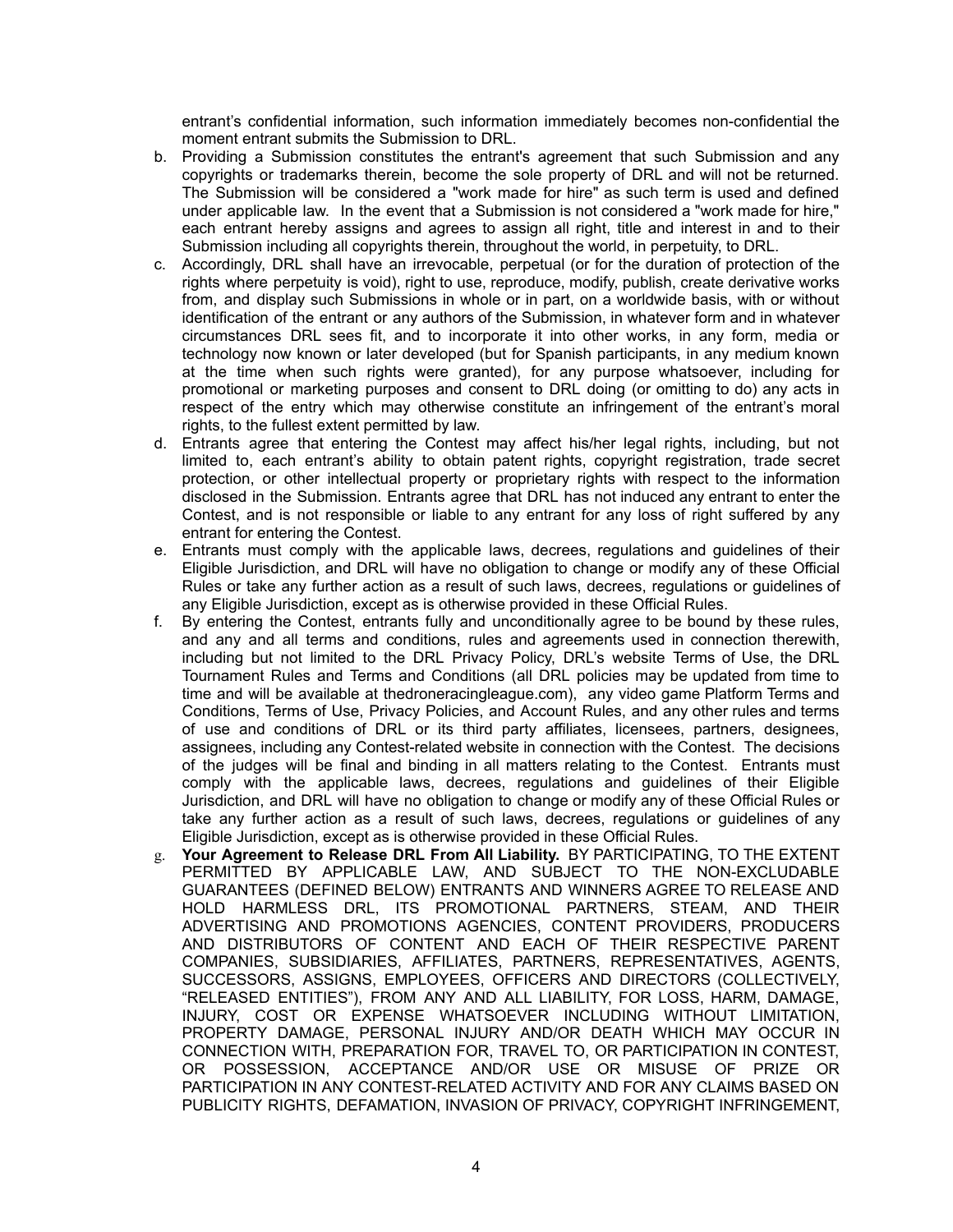TRADEMARK INFRINGEMENT OR ANY OTHER INTELLECTUAL PROPERTY-RELATED CAUSE OF ACTION.

- h. **Your Agreement to Limit of DRL's Liability and DRL's Disclaimer of Warranties.** TO THE FULLEST EXTENT PERMITTED BY LAW, IN NO EVENT WILL THE RELEASED ENTITIES BE RESPONSIBLE OR LIABLE FOR ANY DAMAGES OR LOSSES OF ANY KIND, INCLUDING DIRECT, INDIRECT, INCIDENTAL, CONSEQUENTIAL OR PUNITIVE DAMAGES ARISING OUT OF YOUR ACCESS TO AND USE OF THE ANY WEBSITES ASSOCIATED WITH THIS CONTEST, OR DOWNLOADING FROM AND/OR PRINTING MATERIAL DOWNLOADED FROM ANY WEBSITES ASSOCIATED WITH THE CONTEST. WITHOUT LIMITING THE FOREGOING, THIS CONTEST AND ALL PRIZES ARE PROVIDED "AS IS" WITHOUT WARRANTY OF ANY KIND, EITHER EXPRESS OR IMPLIED, INCLUDING BUT NOT LIMITED TO, THE IMPLIED WARRANTIES OF MERCHANTABILITY, FITNESS FOR A PARTICULAR PURPOSE OR NON-INFRINGEMENT. SOME JURISDICTIONS DO NOT ALLOW (I) THE EXCLUSION OF IMPLIED WARRANTIES ON APPLICABLE STATUTORY RIGHTS; AND (II) LIMITATIONS ON A CONTRACTING PARTY'S LIABILITY WITH REGARDS TO DAMAGES OR DEATH CAUSED DUE TO ITS NEGLIGENCE OR INTENTIONAL MISCONDUCT, SO THE ABOVE EXCLUSIONS AND LIMITATIONS MAY NOT APPLY IN SOME CASES. THIS LIMITATION MAY NOT BE ENFORCEABLE IN ALL JURISDICTIONS AND THEREFORE MAY NOT APPLY TO ALL ELIGIBLE PARTICIPANTS. FURTHER, NOTHING IN THESE TERMS AND CONDITIONS EXCLUDES OR MODIFIES OR PURPORTS TO LIMIT, EXCLUDE OR MODIFY ANY STATUTORY CONSUMER GUARANTEES OR ANY IMPLIED CONDITION OR WARRANTY, THE EXCLUSION OF WHICH FROM THESE OFFICIAL RULES WOULD CONTRAVENE ANY STATUTE OR CAUSE ANY PART OF THESE TERMS AND CONDITIONS TO BE VOID ("NON-EXCLUDABLE GUARANTEES"). CHECK YOUR LOCAL LAWS FOR ANY RESTRICTIONS OR LIMITATIONS REGARDING THESE LIMITATIONS OR EXCLUSIONS.
- i. In relation to entrants from certain Eligible Jurisdictions, the above provisions apply to the fullest extent permissible by law, save that, to the extent the Eligible Jurisdiction's applicable law applies, nothing in these Official Rules shall exclude or limit the DRL or Released Entities' liability for: (i) fraud or fraudulent misrepresentation; (ii) death or personal injury caused by negligence; or (iii) any other type of liability which may not be lawfully excluded or limited.
- j. **Your Agreement to Arbitrate All Disputes; Governing Law.** To the fullest extent permitted by law, the parties waive all rights to trial in any action or proceeding instituted in connection with these Official Rules, including, without limitation, the Contest. Except where prohibited by law: (a) As a condition of participating in this Contest, entrant agrees that any and all disputes which cannot be resolved between the any of the Released Entities and entrant or his/her representatives, claims and causes of action arising out of or connected with this Contest, or any prizes awarded, or the determination of winners shall be resolved individually, without resort to any form of class action exclusively by arbitration pursuant to the JAMS Streamlined Arbitration Rules & Procedures, then effective; (b) Further, in any such dispute, under no circumstances will entrant be permitted to obtain awards for, and hereby waives all rights to claim punitive, incidental or consequential damages, or any other damages, including attorneys' fees, other than entrant's actual out-of-pocket expenses (e.g., costs associated with entering this Contest), and entrant further waives all rights to have damages multiplied or increased; and (c) The arbitration shall be conducted in the State of New York, in the City of New York, County of New York, and judgment on the arbitration award may be entered into any court having jurisdiction thereof.
- k. **13. Use of Data.** Entry into this Contest may require you to enter your e-mail address, name, and certain other personal data. All data provided by you must be accurate. For the purposes of all data protection laws and regulations, DRL is the data controller and the data recipient. DRL will process your personal data in accordance with DRL's [Privacy](https://thedroneracingleague.com/privacy-policy/) Policy. You acknowledge that the personal data collected in connection with the Tournament will be collected and stored by the DRL's servers and computer systems which are based in the United States of America, so that DRL can provide its services in relation to the Contest. Such processing will therefore be subject to applicable U.S. laws in addition to any other applicable laws. Personal data may also be processed by staff operating outside the European Economic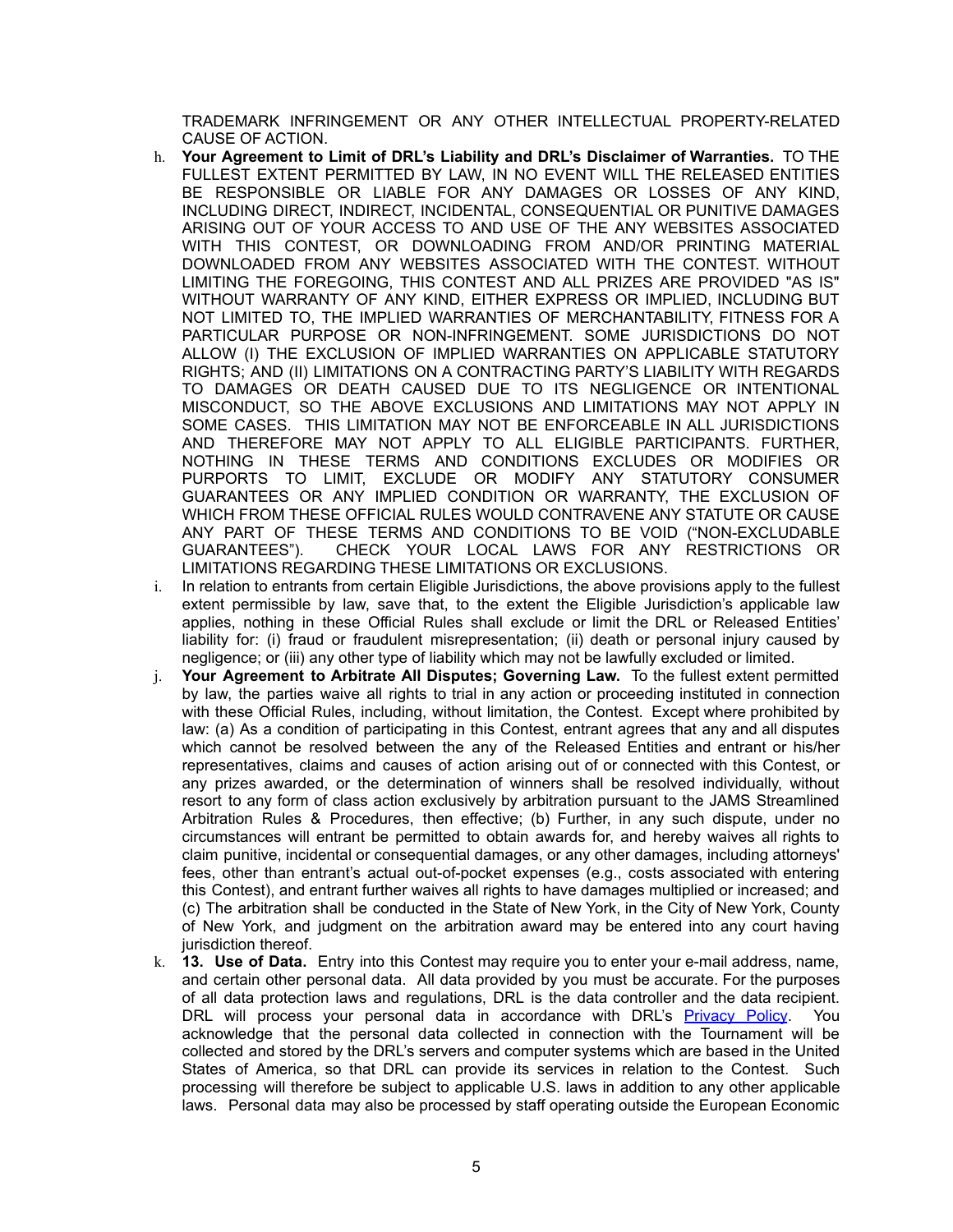Area ("EEA") who work for DRL or for one of DRLs suppliers. As such, you acknowledge that your personal data may be transferred outside of your Eligible Jurisdiction (including without limitation by being transferred, stored and processed outside the EEA if you are a resident of the EEA) and your personal data may not be subject to the same requirements or restrictions relating to such personal information as may exist in the country in which it was collected. By submitting personal data to DRL, you agree to this transfer, storing or processing of your personal data. Upon request, you will be provided with access to your personal data. You also have a right to oppose the collection, storage and use of such personal data under certain circumstances. To exercise such right, you may write to the DRL at the address set forth below. You also have the right to set the consequences of your death on your personal data. You may also withdraw your personal data upon request; however, you will be disqualified as an entrant in the Contest.

- l. If one or more provisions of these Official Rules shall be found invalid, illegal or unenforceable, the validity, legality and enforceability of the remaining provisions of these Official Rules shall not be affected in any way thereby.
- m. To the extent permitted by applicable law, DRL, its affiliates, partners and promotion and advertising agencies are not responsible for technical, hardware, software, telephone or other communications malfunctions, errors or failures of any kind, lost or unavailable network connections, web site, Internet, or ISP availability, unauthorized human intervention, traffic congestion, incomplete or inaccurate capture of entry information (regardless of cause) or failed, incomplete, garbled, jumbled or delayed computer transmissions which may limit one's ability to compete in the Contest, including any injury or damage to participant's or any other person's computer relating to or resulting from participating in this Contest or downloading any materials in this Contest.
	- i. DRL reserves the right, in its sole discretion to cancel, terminate, modify, extend or suspend this Contest should (in its sole discretion) virus, bugs, non-authorized human intervention, fraud or other causes beyond its reasonable control corrupt or affect the administration, security, fairness or proper conduct of the Contest and/or as a result of any applicable law, regulation, decree or guideline. In such a case, DRL may select the winners from all eligible entries received prior to and/or after (if appropriate) the action taken by DRL.
	- ii. If DRL decides to cancel or modify this Contest in accordance with these Official Rules, it will provide a notice of such cancellation or modification via DRL social media & website. DRL reserves the right, at its sole discretion, to disqualify any individual and determine a replacement entrant if it finds, in its sole discretion, to be tampering with the operation of the Contest or web site.
	- iii. DRL may prohibit an entrant from participating in the Contest or winning a prize if, in its sole discretion, it determines that said entrant is attempting to undermine the legitimate operation of the Contest by cheating, hacking, deception, or other unfair playing practices (including the use of automated quick entry programs) or intending to annoy, abuse, threaten or harass any other entrants or DRL representatives.
	- iv. Without limiting the foregoing, he following shall constitute reasons for disqualification:
		- 1. Hacking: defined as any unauthorized modification to the DRL SIMULATOR by an outside third party;
		- 2. Game glitching: defined as "intentionally utilizing an internal game bug which was not intended for the purpose of gaining an unfair advantage;"
		- 3. Impersonation: defined as "playing under another Pilot's account or soliciting, inducing, encouraging or directing another person to play under another Pilot's account;" (d) collusion: defined as "two or more entrants agreeing to affect the result of the competition and/or opposing entrants"
		- 4. Abusing in-game mechanics: defined as "any other activities similar to hacking, game glitching, impersonation, or collusion that, in DRL's sole